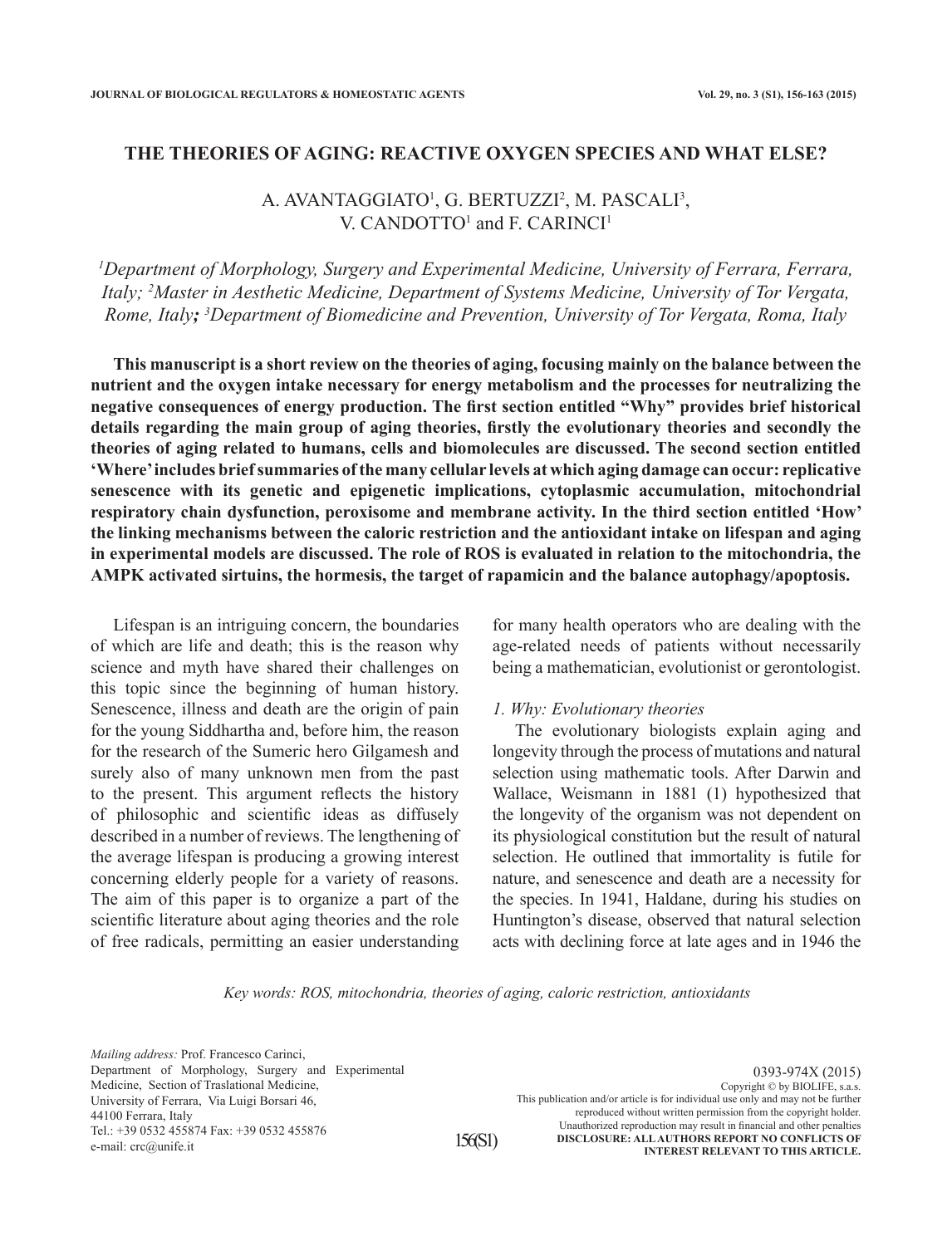the "mutation accumulation" theory based on the hypothesis that evolution allows the accumulation of deleterious alleles in the elderly. In fact, natural selection is negligent in opposing events that occur in only a few long living animals that are able to provide small additional contribution to offspring numbers. In 1957, Williams summarized some critical arguments against Weismann's programmed aging theory and stated that natural selection would actively benefit genes having aging as a side-effect, provided they had a beneficial effect during youth, a concept which was then named antagonistic pleiotropy by Rose 25 years later (2). The two elements of this theory are that genes can simultaneously affect several traits (pleiotropy) and that their effects can be opposite on the individual fitness (antagonistic) at different ages. Since reproduction is a cost for species longevity, any mutation favoring more offspring would be propagated in future generations. Williams predicted that rapid individual development and reproductive maturation would be correlated to early senescence (3).

Hamilton in 1966 transformed all these ideas into a mathematical function describing the specific force of selection on mortality and fecundity. Charlesworth, between 1970 and 1980, developed a mathematical analysis demonstrating that, both mutation accumulation and antagonistic pleiotropy could lead to the evolution of aging thanks to the failing force of natural selection. The disposable soma theory proposed by Kirkwood in 1977 is a special case of the pleiotropic genes theory where the reduced investment of resources in the somatic cells permits reproduction that often occurs at the expense of survival (4).

In 1980, Rose demonstrated that when the first age of reproduction is delayed, aging is retarded. Moreover, in 1992 mortality rate plateaus were demonstrated in a variety of organisms, including humans, suggesting that a deceleration in aging occurs at a late stage (late life) (2).

#### *2. Where: localization of the damage*

Although evolutional biologists explain aging as a Darwinian phenomena, biological researches were progressively focused on individual physiology, involving more and more smaller structures,

Nobel prize Medawar, developing the idea, formulated from organism to cell and bio-molecules. In fact, molecular alterations related to aging can produce cellular, organ and systemic failure with subsequent evolutionary implications (survival and reproduction) (5).

> Historically the "rate of living" theory, proposed by Pearl in 1928, was focused on organisms, hypothesizing that they have a finite number of breaths, and therefore a slow metabolism could be linked to a long life (6).

> With regard to the cell, the initial idea for the existence of a cell division limit was from Weismann and only later was confirmed by Hayflick (7) (1961) in cellular cultures.

> In 1956, Harman realized that the reactions initiated by oxygen free radicals (ROS) could be the driving force of the increasing macromolecular damage underlying the aging process (8, 9). He translated his experience in biology, starting from a professional background acquired at Shell Oil Company, working on the chemical properties of free radicals. The "free radical theory of aging" is a mechanistic theory that focuses on a single basic cause of damage unifying organisms, cells and molecules. The damage is the result of the two major oxidative processes employed by living organisms to produce energy (photosynthesis and phosphorylation) together with the effects of ionizing radiations.

#### *Nucleus*

The DNA integrity is dependent on exogenous elements (physical, chemical and biological) and on endogenous factors. The latter are represented not only by the direct damage generated by ROS on the DNA molecule but also by the spontaneous mutations deriving from replication errors.

The replicative senescence is caused by a progressive shortening of the telomeres (10). These structures are located at the terminal part of the chromosomes and are composed by DNA sequences that cannot be completely copied during mitotic division, resulting in a progressive shortening of the chromosomes to the point that cellular division becomes impossible, as theorized by Olovnikov in 1971 (11) and demonstrated by the Nobel prize 2009 Blackburn in 1978 (12). The telomere dysfunction produces a cellular growth arrest which is mediated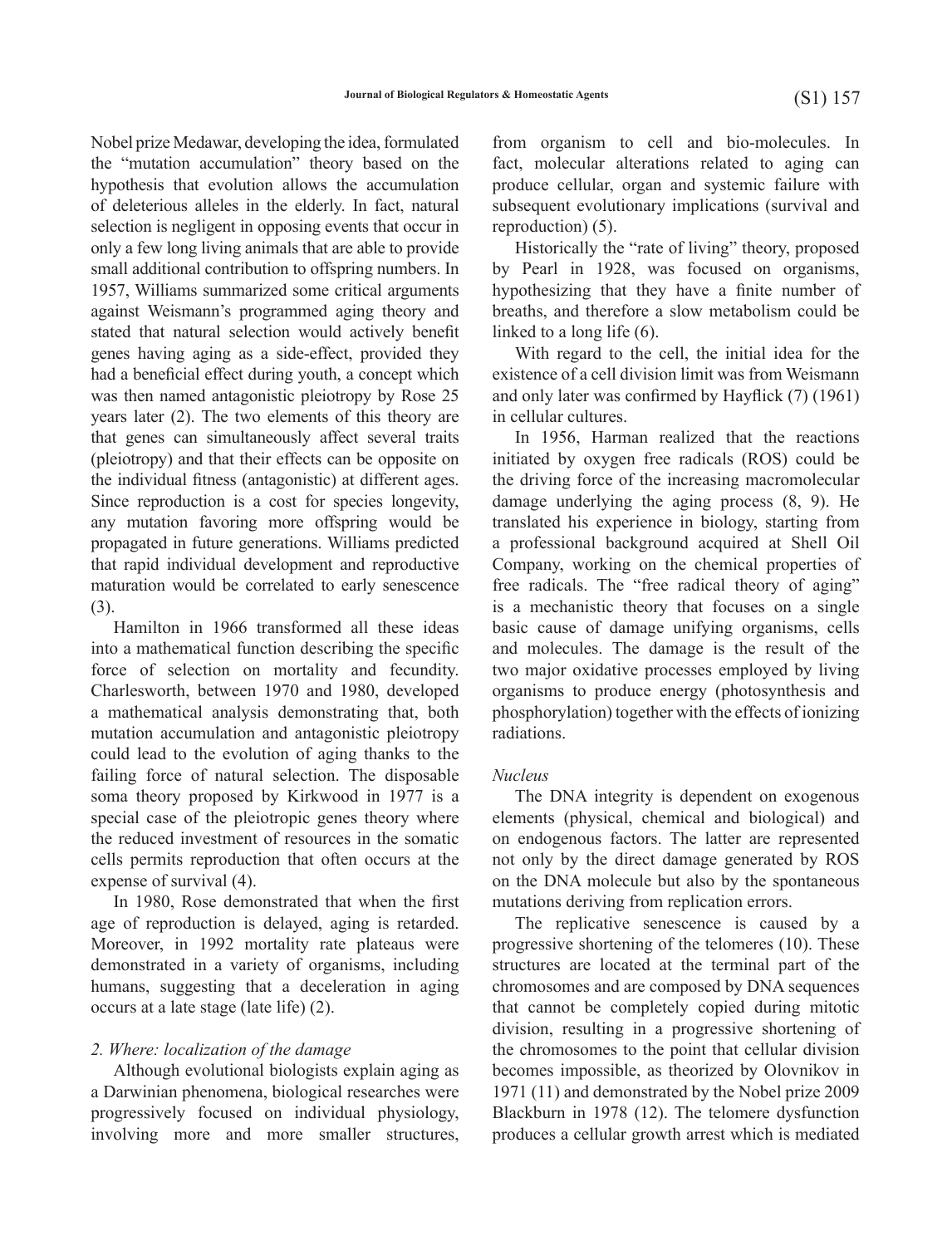by the protein p53, an important tumor suppressor factor acting through the peroxisome proliferatoractivated receptor gamma, co-activator 1alpha and beta (PGC) (13).

Epigenetic factors (14) play a further role in DNA damage. Among these, the histone methylation that impacts on the insulin/IGF1 signaling pathway and the histone deacetylation that is affected by the sirtuins. A further insight into these mechanisms will be shown in the third section of this review. Changes in the chromatin architecture are characteristic features in aging. Furthermore, age-related transcriptional changes affect non-coding RNAs (gero-miRs) related to the aging process and to stem cell behavior. Finally, an important role is played by the proteomic control: the systems for the stabilization of correctly folded proteins (particularly the heat shock family) and the proteolytic systems (15).

# *Cytoplasmic accumulation*

Exogenous toxicants may affect the onset, rate, and extent of the cellular growth curves by directly increasing mortality, interfering with nutrient uptake and with the cross-membrane transport, disrupting the protein and enzyme function. In addition, exposure can lead to an increase in energy required for cellular maintenance processes. The damaged parts of the cells cause the production of 'incorrect' proteins which can accumulate, damage the cell itself and increase death probability (16).

Cellular aging can result from accumulation of endogenous protein aggregates, as observed in many age-related diseases. In an experimental study on *Escherichia coli*, a fluorescent marker was used to identify *in vivo* the localization of the protein aggregates, revealing their accumulation during the cell division in the cells with older poles. This suggests an asymmetric strategy whereby the dividing cells can segregate damage at the expense of the oldest individuals, resulting in the perpetuation of the population. Differentiated post-mitotic cells, such as neurons, cannot segregate the damage and consequently the protein aggregate accumulation is related to diseases (17, 18).

# *Mitochondria*

In humans, 13 essential proteins of the respiratory chain, the ATP synthase, a set of mitochondrial tRNAs and the small and large subunit of the mitochondrial ribosomal RNA are encoded on mitochondrial DNA. The vast majority of mitochondrial proteins are nuclear encoded, synthesized in the cytoplasm, imported into mitochondria and sorted to the different sub-compartments where they may be assembled into macromolecular complexes on the basis of their function (e.g. respiratory chain complexes) (19).

The "mitochondrial free radical theory of aging" is based on the idea that ROS production, by mitochondrial respiratory chain, progressively damages the constituents of mitochondria itself, inducing mitochondrial DNA mutations and a subsequent respiratory chain dysfunction with a supposed further increase in ROS production in a vicious circle, leading to cellular senescence. The accumulation of mitochondrial DNA mutations can be generated by replication errors. A single mutation in the mitochondrial DNA can self-amplify. In fact the replications of the mitochondrial DNA and of the nuclear DNA are not coordinated. Thus the mitotic segregation produces further cells that exhibit homo- or hetero-plasmy (they can contain only normal or mutated DNA or a mixture of both). During embryogenesis a massive DNA replication occurs and this results in errors, segregation and clonal expansion in postnatal life. Furthermore, accumulated damage can overwhelm the repair systems (excision-repair mechanism) and result in accumulation of mutations in the mitochondrial DNA (20). Although it is clear that mitochondria play important roles in aging, the situation appears more complex than originally proposed in the mitochondrial free radical theory of aging. Aging and death are not necessarily equivalent. The involvement of mitochondria in cell death, and its being the cause or the consequence, remain issues that are complex to address. For example, they contain and release proteins that are involved in the apoptotic cascade, such as cytochrome c, moreover, the mitochondrial permeability transition pore (PTP) is a key effector of cell death. The opening of the PTP has been demonstrated to be causally involved in cell death associated with many diseases, including heart ischemia (21).

## *Peroxisomes*

The peroxisomes, and not only the mitochondria,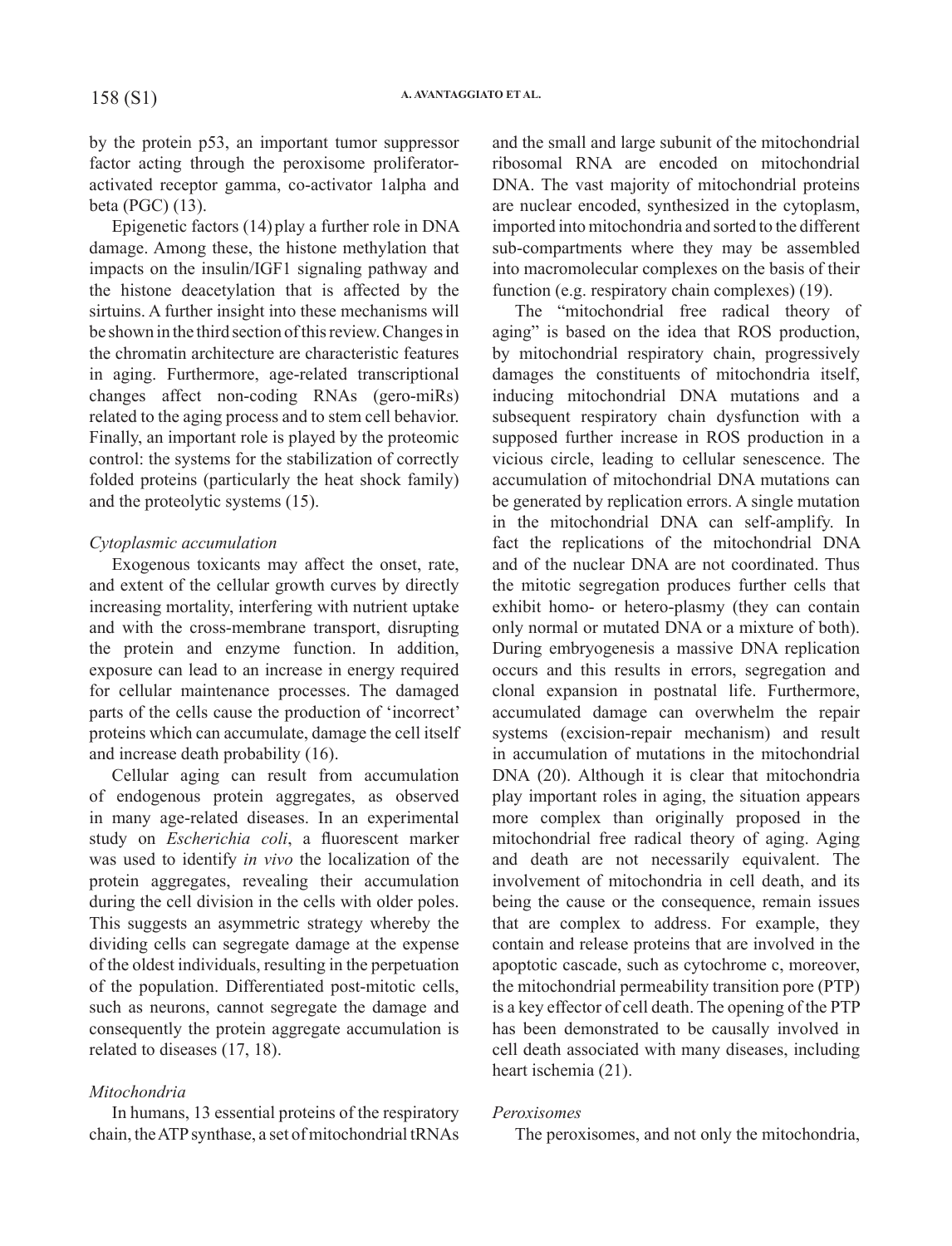produce significant amounts of ROS, and peroxisomal dysfunction may also contribute to cell death and to aging. The peroxisomes are ubiquitous eukaryotic organelles which perform a plethora of functions, including hydrogen peroxide metabolism and the β-oxidation of fatty acids. In man, peroxisomes are involved in the α- and β-oxidation of very long chain fatty acids, in the biosynthesis of phospholipids and bile salts and acids. Recently, new non-metabolic functions have been identified for the mammalian peroxisomes, among which the anti-viral innate immunity and the anti-viral signaling. Peroxisomes and mitochondria share some key components of their fission machineries. The autophagy can result in a reduction in the number of peroxisomes This mechanism is consistent with the idea that the timely rejuvenation of peroxisomes is vital for cellular viability and survival (13).

#### *Membrane*

Phospholipids containing highly polyunsaturated fatty acids are particularly prone to peroxidation and membrane composition may contribute to explain the special role played by peroxisomes in extending longevity (22). The "membrane theory of aging" is based on the observation that the number of double bonds in membrane phospholipids is inversely correlated with lifespan. Among tissue macromolecules, unsaturated fatty acids are those most sensitive to oxidative damage. This is due to the presence of species-specific desaturation pathways and to a cycle of deacetylation-reacetylation, that is fundamental in determining the membrane composition and, probably, in maintaining a low degree of fatty acid unsaturation in long-living animals (23, 24). This decrease in membrane unsaturation may be able to extend the longevity by increasing the resistance of membranes to the lipid peroxidation (25).

All the functions of the cell strongly depend on phospholipids, whose fatty acid side chains are an important contributory factor to membrane structure. A variety of stimuli utilizes an increase of the  $Ca^{(2+)}$  concentration as a second messenger to transmit signals, through release of  $Ca^{(2+)}$  from the endoplasmic reticulum or opening of  $Ca^{(2+)}$ channels across the plasma membrane. Mitochondria contribute to the tight spatiotemporal control of this

process by accumulating  $Ca^{(2+)}$ , thus permitting the return of cytosolic  $Ca^{(2+)}$  to resting levels. The rise of the  $Ca^{(2+)}$  concentration in the mitochondrial matrix stimulates oxidative metabolism. In the presence of a variety of factors of physiological relevance, the matrix  $Ca^{(2+)}$  increase can also lead to opening of the permeability transition pore (PTP), the transient opening of which can provide a fast  $Ca^{(2+)}$  release, whereas a persistent PTP opening is followed by deregulated release of matrix  $Ca^{(2+)}$ , termination of oxidative phosphorylation, matrix swelling with inner membrane unfolding and eventually outer membrane rupture with the release of apoptogenic proteins and cell death. Thus, a rise in mitochondrial  $Ca^{(2+)}$  can convey both apoptotic and necrotic death signals by inducing opening of the PTP (26).

## *3. How: Experimental models*

Studies using model organisms such as yeasts, *Cernorabtidis elegans*, Drosophila, and mice have shown that both inhibition and activation of mitochondrial function can extend lifespan. A mild increase in ROS may underlie a common mechanism in these seemingly paradoxical findings (27). This increase in ROS is supposed to mediate retrograde signaling, from mitochondria to the nucleus, and be able to elicit protective cellular responses. A mild inhibition in mitochondrial respiration is able to extend the lifespan of various species and this longevity is not caused by a simple slowing of metabolism (28). The Hormesis (from Greek: to excite) (29) is based on the idea that the feedback regulation gives rise to a better answer to oxidative stress when there is chronic exposure to a limited amount of free radicals and this would permit an improvement of scavenging and an adaptive beneficial effect on the cell and the organism. In other words, a stressor may have beneficial effects at relatively low doses and deleterious effects at high doses. This model (30) was first applied by Southam and Ehrlich (1943) to better describe the dose– response curve in toxicology. A typical hormetic curve is an inverted U-shape if the endpoint is growth or longevity (whereas if the endpoint is disease incidence, the dose–response would be described as U- or J-shaped). In this context, as the dose decreases there are not only quantitative changes in the response measured but also qualitative changes,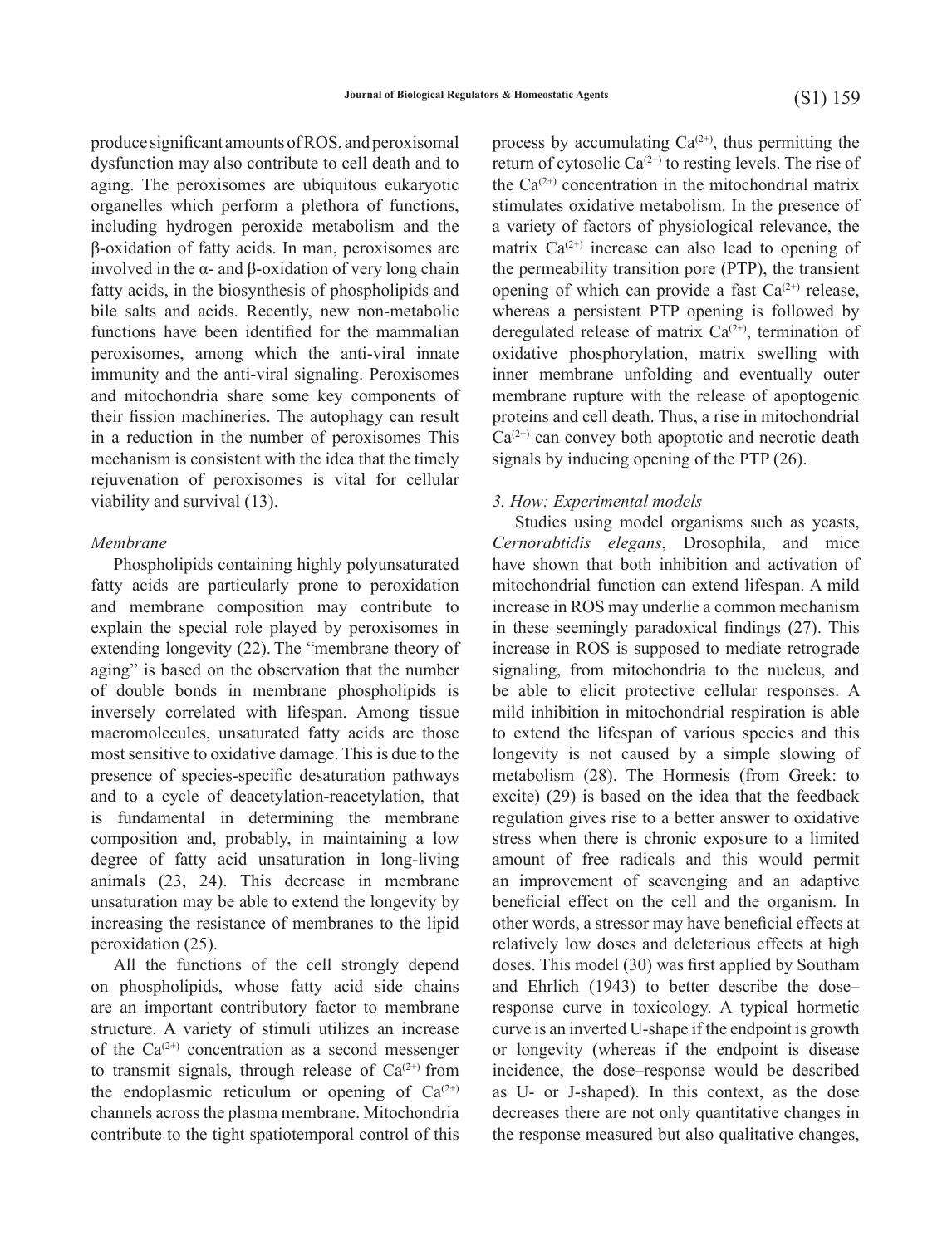so a mild ROS increase would be able to boost the defenses against oxidative stress, achieving a new hormetic steady state.

# *Dietary restriction*

Experiments conducted on animal models demonstrated that a restricted diet produced a longer lifespan than in *ad libitum* fed animals. In fact, the yeast *Saccharomyces cerevisiae*, the nematode *Cernorabditis elegans,* Drosophila, mice, and primates have been shown to live longer with caloric restriction (CR). Even in humans, health and potentially the lifespan seem to be positively affected by CR which, among its effects, improves the nitric oxide bio-availability in the cardiovascular system resulting in a decrease in blood pressure (31). Many investigations agreed that long-term CR of 40% significantly decreases the rate of mitochondrial ROS generation in rat organs, demonstrating that mitochondria in CR are different and the main decrease in ROS production occurs at the level of complex I (32).

During CR, the mitochondrial respiration is enhanced and ATP production does not decrease, probably because it improves the activity of many important factors in mitochondrial biogenesis and respiration, stimulating the mitochondria to work in a more effective way. Electron microscopy analysis showed that the number of mitochondria is increased in liver tissues of CR mice. Thus, CR may increase the mitochondrial mass by altering the expression level of genes that promote mitochondrial biogenesis, to assure that the net level of respiration is maintained and the amount of energy produced by cells is sufficient. In an experimental model, the glucose restriction, through inhibition of glycolysis in *Cernorabtidis elegans*, stimulated mitochondria to function more efficiently but simultaneously to produce more ROS. The increased ROS production seems to be required for lifespan extension; in fact, antioxidant treatment suppressed the lifespan elongation resulting from glucose restriction (28). A literature analysis described (32) a negative correlation between endogenous tissue antioxidant level and lifespan, and outlined that long-living animals did not need to maintain high antioxidant enzyme levels but simply were able to induce antioxidant production when needed.

# *Insulin-like signaling pathway*

The lifespan extension associated with CR in model organisms is believed to be related to the insulin-like growth factor (IGF-1) and insulin levels and signaling. IGF-1 mediates many of the effects of the growth hormone; it is a single chain of 70 amino acids that displays homology to insulin. In mice, low levels of IGF-1 and insulin are able to cause the longest lifespan extension but also a reduction of age-related pathologies, including cancer and insulin resistance or diabetes (33). Some studies on animal models and on centenarians demonstrated a correlation between the reduction of GH or IGF-1 and length and quality of life (34).

The decrease in energy availability can represent the metabolic common denominator both for the impaired insulin/IGF-1 signaling and for the CR. Unlike glucose, ATP generation from fatty acids and/or amino acids can only take place in the mitochondrial compartment, and requires the oxidative phosphorylation. The combined gene expression analysis, using data from three different animal models with impaired insulin/ IGF-1 signaling, demonstrated the activation of mitochondrial L-proline metabolism and a transiently increased ROS level. This probably induces an adaptive response that culminates in increased stress resistance and lifespan extension (35).

Moreover, the increase in the AMP/ATP ratio activates a protein kinase (AMPK) which increases the mitochondrial biogenesis. The pathway is through the activation of sirtuin 1 (SIRT1).

Seven different sirtuins or silent information regulators, with distinct subcellular localization, were identified in mammals: they are NAD+ dependent protein-deacetylases. Experimental evidence supports that SIRT1 (present in nucleus and cytoplasm) can mediate an oxidative stress response through direct de-acetylation of some transcription factors that regulate antioxidant genes.

SIRT3 is present in mitochondria; its role is to boost the catalytic activity of SOD2. SIRT3 is necessary during caloric restriction to mitigate oxidative stress. Additionally, SIRT3 stimulates the activity of the mitochondrial isocitrate dehydrogenase (IDH2) during caloric restriction. IDH2 promotes the conversion of NADP+ to NADPH, which in turn provides the reducing equivalents for conversion of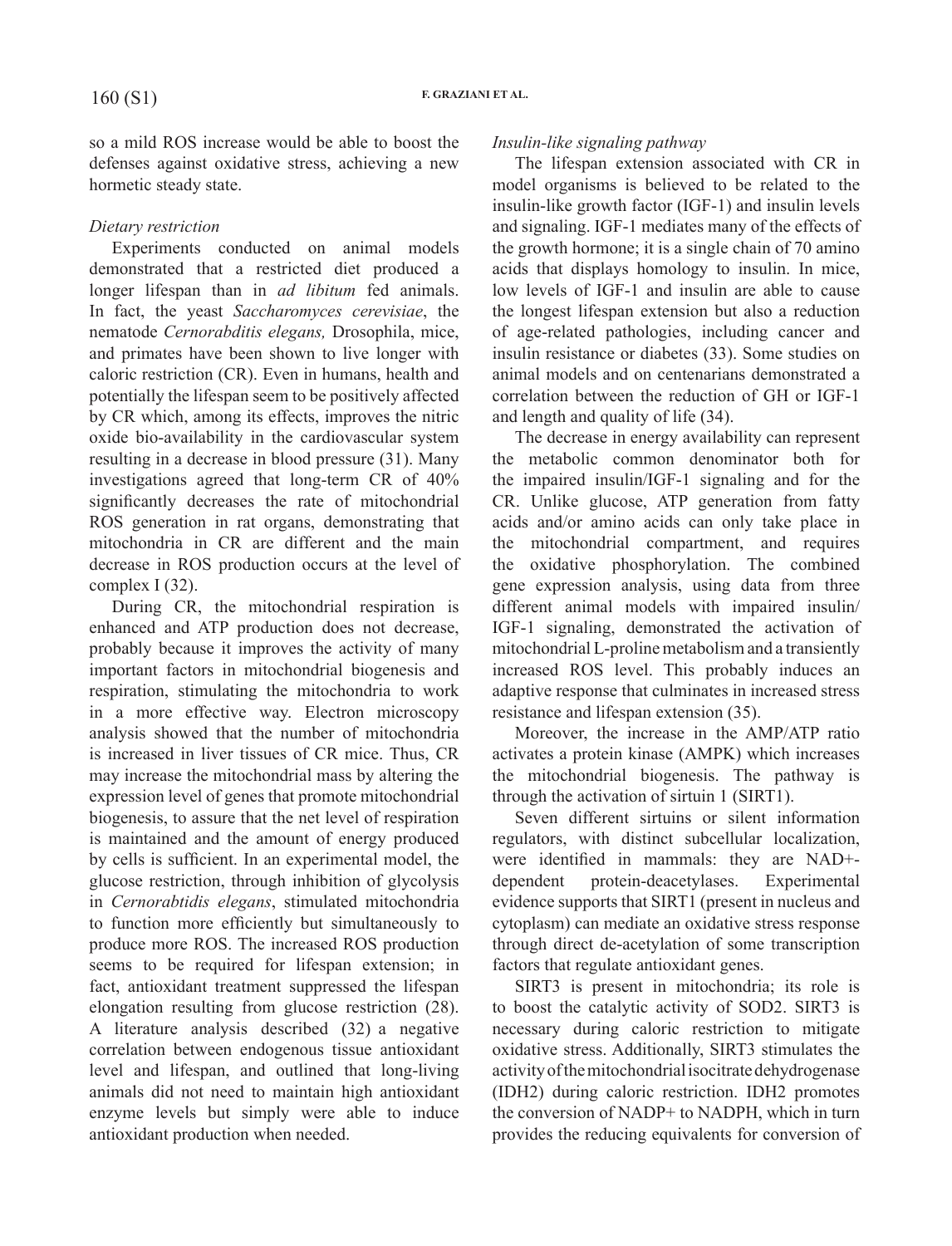the oxidized glutathione to reduced. This protein is stabilized by the presence of ROS and activates a gene expression program that enhances survival and growth in hypoxic environments, as typically found inside solid tumors (36).

A further element is a family of evolutionary conserved protein kinases that regulate the balance between protein synthesis and degradation named TOR, or targets of rapamicin, (a lipophilic macrolide, isolated from a strain of *Streptomyces hygroscopicus* indigenous from Easter Island or Rapa Nui). In the presence of sufficient nutrients to fuel protein synthesis, TOR provides a permissive signal to translation, to ribosome biosynthesis, and to the amino acid permeases. In the absence of TOR signaling, the translation of mRNAs is specifically inhibited, the ribosome biosynthesis is blocked, and the autophagy is activated. A rapamycin supplementation to yeast cultures, or to mammalian cells in culture, induces autophagy, even in a nutrient-rich medium. In mammalian cells this autophagy is inhibited by amino acids and insulin (37). A recent research on telomere dysfunctional mice (38), demonstrated how the beneficial effects of glucose substitution on mitochondrial function and glucose metabolism are blocked by TOR inhibition but mimicked by IGF-1 application.

## *Autophagy and apoptosis*

Autophagy and apoptosis control the turnover of organelles and proteins within cells, and of cells within organisms, respectively. Many stress pathways sequentially elicit autophagy and apoptosis within the same cell. Generally, autophagy blocks the induction of apoptosis, and apoptosis-associated caspase activation shuts off the autophagic process. The dialogue between autophagy and cell death pathways influences the normal clearance of dying cells, as well as the immune recognition of dead cell antigens. However, in the majority of cases, it seems that apoptosis and autophagy are mutually inhibitory. As many cellular stress pathways sequentially induce autophagy (at early stages and low doses of stress) and apoptosis (at late stages and high doses of stress). In addition, it seems that activation of the apoptotic caspase can degrade proteins that are essential for autophagy, shutting down the autophagic process and convert

 pro-autophagic proteins into pro-apoptotic ones (39). Healthy aging depends on the removal of damaged cellular material that is in part mediated by autophagy. The nutritional status of cells affects both aging and autophagy through acetylation, a process that rivals phosphorylation in importance. It has been demonstrated that the nucleocytosolic acetyl-coenzyme A (AcCoA) acts as a metabolic repressor of autophagy during aging in yeast, and this is associated to a reduced lifespan (40). The caspases, far from being merely cell death effectors, exhibit a wider range of functions. In fact, they have an essential role in cell proliferation, migration, and differentiation. There is also evidence that apoptotic cells can direct the behavior of nearby cells through the caspase-dependent secretion of paracrine signaling factors (41).

## **CONCLUSION**

A mechanistic insight identifies the main causal factor of aging in the metabolism: oxygen and food and subsequent handling waste. The fuel of the metabolism is introduced into a machine made of interconnected systems of organs and cells. Every machine can have a different durability related to the quality of its components given by its DNA, but during the cellular replication a part of DNA cannot be copied to the point that cellular division becomes impossible. If this is caused by error or necessity is matter that can be better explained in evolutionistic terms.

#### REFERENCES

- 1. Kirkwood TB, Cremer T. Cytogerontology since 1881: a reappraisal of August Weismann and a review of modern progress. Hum Genet 1982; 60(2):101- 121.
- 2. Rose MR, Burke MK, Shahrestani P, Mueller LD. Evolution of ageing since Darwin. J Genet 2008; 87(4):363-371.
- 3. Gavrilov LA, Gavrilova NS. Evolutionary theories of aging and longevity. ScientificWorldJournal 2002; 2:339-356.
- 4. Aloise King ED, Garratt M, Brooks R. Manipulating reproductive effort leads to changes in female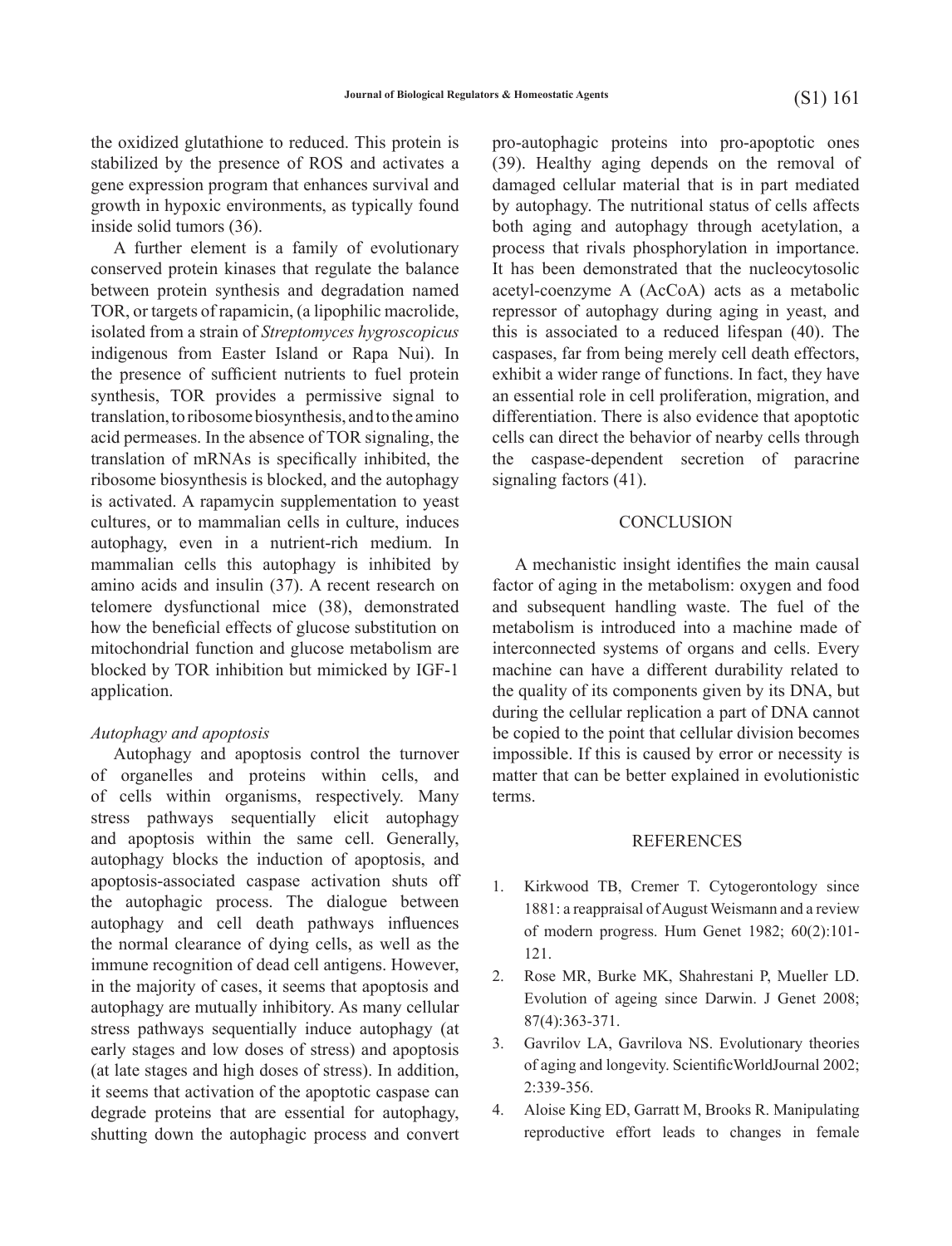reproductive scheduling but not oxidative stress. Ecol Evol 2013; 3(12):4161-4171.

- 5. Weinert BT, Timiras PS. Invited review: Theories of aging. J Appl Physiol (1985) 2003; 95(4):1706-1716.
- 6. Lints FA. The rate of living theory revisited. Gerontology 1989; 35(1):36-57.
- 7. Hayflick L, Moorhead PS. The serial cultivation of human diploid cell strains. Exp Cell Res 1961; 25:585-621.
- 8. Harman D. The aging process. Proc Natl Acad Sci U S A 1981; 78(11):7124-7128.
- 9. Harman D. The aging process: major risk factor for disease and death. Proc Natl Acad Sci U S A 1991; 88(12):5360-5363.
- 10. Joeng KS, Song EJ, Lee KJ, Lee J. Long lifespan in worms with long telomeric DNA. Nat Genet 2004; 36(6):607-611.
- 11. Olovnikov AM. A theory of marginotomy. The incomplete copying of template margin in enzymic synthesis of polynucleotides and biological significance of the phenomenon. J Theor Biol 1973; 41(1):181-190.
- 12. Blackburn EH, Gall JG. A tandemly repeated sequence at the termini of the extrachromosomal ribosomal RNA genes in Tetrahymena. J Mol Biol 1978; 120(1):33-53.
- 13. Manivannan S, Scheckhuber CQ, Veenhuis M, van der Klei IJ. The impact of peroxisomes on cellular aging and death. Front Oncol 2012; 2:50.
- 14. Moskalev AA, Aliper AM, Smit-McBride Z, Buzdin A, Zhavoronkov A. Genetics and epigenetics of aging and longevity. Cell Cycle 2014; 13(7):1063-1077.
- 15. Lopez-Otin C, Blasco MA, Partridge L, Serrano M, Kroemer G. The hallmarks of aging. Cell 2013; 153(6):1194-1217.
- 16. Klanjscek T, Nisbet RM, Priester JH, Holden PA. Modeling physiological processes that relate toxicant exposure and bacterial population dynamics. PLoS One 2012; 7(2):e26955.
- 17. Lindner AB, Madden R, Demarez A, Stewart EJ, Taddei F. Asymmetric segregation of protein aggregates is associated with cellular aging and rejuvenation. Proc Natl Acad Sci U S A 2008; 105(8):3076-3081.
- 18. Mohsenzadegan M, Mirshafiey A. The immunopathogenic role of reactive oxygen species in

Alzheimer disease. Iran J Allergy Asthma Immunol 2012; 11(3):203-216.

- 19. Osiewacz HD, Bernhardt D. Mitochondrial quality control: impact on aging and life span - a minireview. Gerontology 2013; 59(5):413-420.
- 20. Lagouge M, Larsson NG. The role of mitochondrial DNA mutations and free radicals in disease and ageing. J Intern Med 2013; 273(6):529-543.
- 21. Bernardi P, Scorrano L, Colonna R, Petronilli V, Di Lisa F. Mitochondria and cell death. Mechanistic aspects and methodological issues. Eur J Biochem 1999; 264(3):687-701.
- 22. Sahin E, Colla S, Liesa M, et al. Telomere dysfunction induces metabolic and mitochondrial compromise. Nature 2011; 470(7334):359-365.
- 23. Mitchell TW, Buffenstein R, Hulbert AJ. Membrane phospholipid composition may contribute to exceptional longevity of the naked mole-rat (Heterocephalus glaber): a comparative study using shotgun lipidomics. Exp Gerontol 2007; 42(11):1053-1062.
- 24. Hulbert AJ, Faulks SC, Harper JM, Miller RA, Buffenstein R. Extended longevity of wild-derived mice is associated with peroxidation-resistant membranes. Mech Ageing Dev 2006; 127(8):653-657.
- 25. Portero-Otin M, Bellmunt MJ, Ruiz MC, Barja G, Pamplona R. Correlation of fatty acid unsaturation of the major liver mitochondrial phospholipid classes in mammals to their maximum life span potential. Lipids 2001; 36(5):491-498.
- 26. Chen Y, Hagopian K, Bibus D, Villalba JM, Lopez-Lluch G, Navas P, Kim K, Ramsey JJ. The influence of dietary lipid composition on skeletal muscle mitochondria from mice following eight months of calorie restriction. Physiol Res 2014; 63(1):57-71.
- 27. Afanas'ev I. Signaling and Damaging Functions of Free Radicals in Aging-Free Radical Theory, Hormesis, and TOR. Aging Dis 2010; 1(2):75-88.
- 28. Hwang AB, Jeong DE, Lee SJ. Mitochondria and organismal longevity. Curr Genomics 2012; 13(7):519-532.
- 29. Ristow M, Zarse K. How increased oxidative stress promotes longevity and metabolic health: The concept of mitochondrial hormesis (mitohormesis). Exp Gerontol; 45(6):410-418.
- 30. Calabrese EJ. Hormesis: a revolution in toxicology,